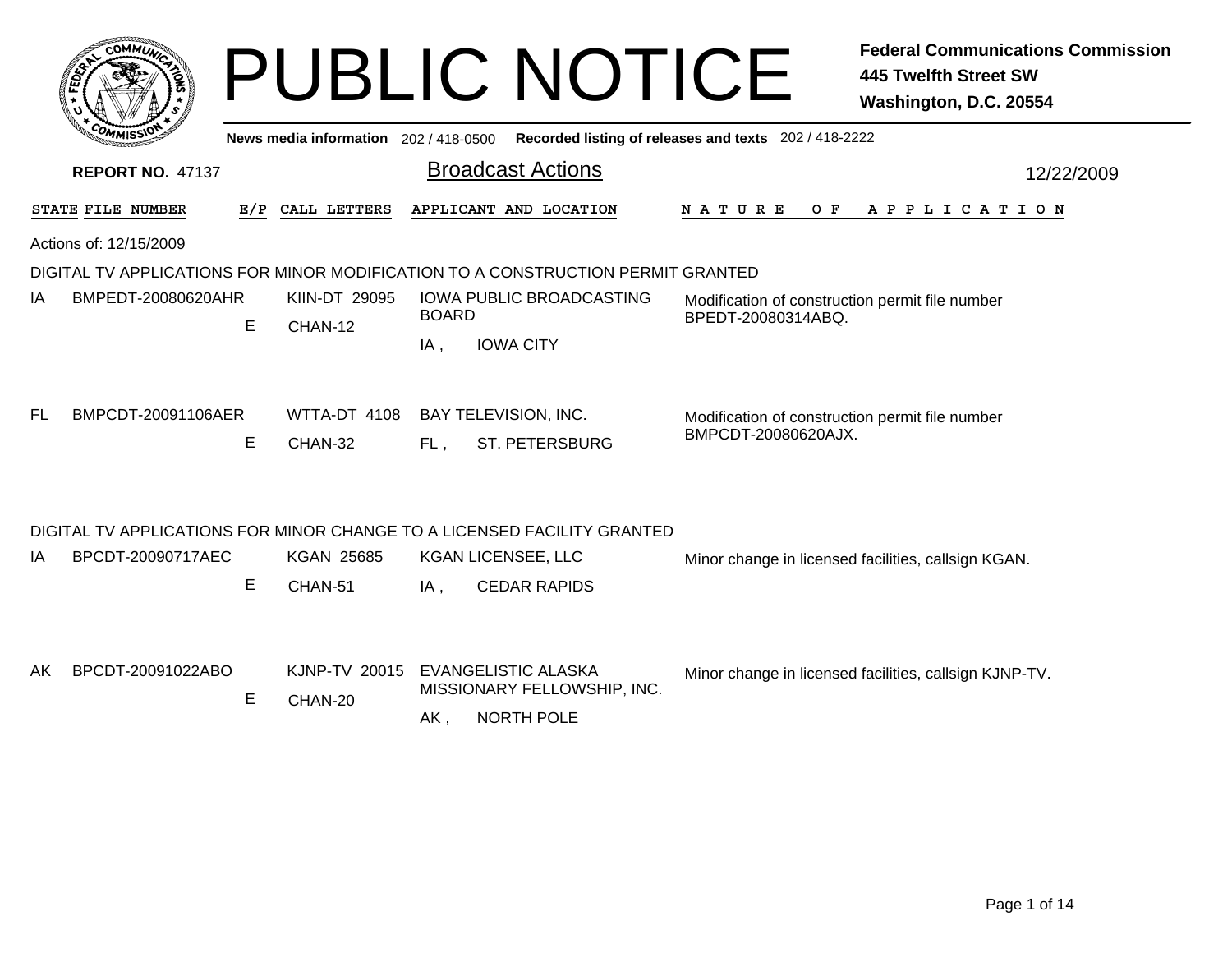|                                                          |   |                                       | <b>PUBLIC NOTICE</b>                                       | <b>Federal Communications Commission</b><br><b>445 Twelfth Street SW</b><br>Washington, D.C. 20554                                                          |
|----------------------------------------------------------|---|---------------------------------------|------------------------------------------------------------|-------------------------------------------------------------------------------------------------------------------------------------------------------------|
|                                                          |   | News media information 202 / 418-0500 |                                                            | Recorded listing of releases and texts 202 / 418-2222                                                                                                       |
| <b>REPORT NO. 47137</b>                                  |   |                                       | <b>Broadcast Actions</b>                                   | 12/22/2009                                                                                                                                                  |
| STATE FILE NUMBER                                        |   | E/P CALL LETTERS                      | APPLICANT AND LOCATION                                     | N A T U R E<br>O F<br>A P P L I C A T I O N                                                                                                                 |
| Actions of: 12/16/2009                                   |   |                                       |                                                            |                                                                                                                                                             |
| AM STATION APPLICATIONS FOR ASSIGNMENT OF PERMIT GRANTED |   |                                       |                                                            |                                                                                                                                                             |
| BAP-20090824ALM<br>TX                                    |   | KHUA 160479                           | <b>BETTER LIFE MINISTRIES</b>                              | Voluntary Assignment of Construction Permit, as amended                                                                                                     |
|                                                          | E | 1230 KHZ                              | <b>PRESIDIO</b><br>TX .                                    | From: BETTER LIFE MINISTRIES<br>To: HOME TOWN RADIO<br>Form 314<br><b>Granted With Condition</b>                                                            |
| TX<br>BAP-20090824ALN                                    | E | KOAH 160320<br>1450 KHZ               | <b>BETTER LIFE MINISTRIES</b><br><b>COMSTOCK</b><br>$TX$ , | Voluntary Assignment of Construction Permit, as amended<br>From: BETTER LIFE MINISTRIES<br>To: HOME TOWN RADIO<br>Form 314<br><b>Granted With Condition</b> |
| BAP-20090824ALO<br>TX                                    | Е | KHTW 160457<br>1400 KHZ               | <b>BETTER LIFE MINISTRIES</b><br><b>LANGTRY</b><br>$TX$ ,  | Voluntary Assignment of Construction Permit, as amended<br>From: BETTER LIFE MINISTRIES<br>To: HOME TOWN RADIO<br>Form 314<br><b>Granted With Condition</b> |
| CO.<br>BAP-20090824ALP                                   | Е | KEHT 160442<br>1450 KHZ               | <b>BETTER LIFE MINISTRIES</b><br><b>EADS</b><br>CO,        | Voluntary Assignment of Construction Permit, as amended<br>From: BETTER LIFE MINISTRIES<br>To: HOME TOWN RADIO<br>Form 314<br><b>Granted With Condition</b> |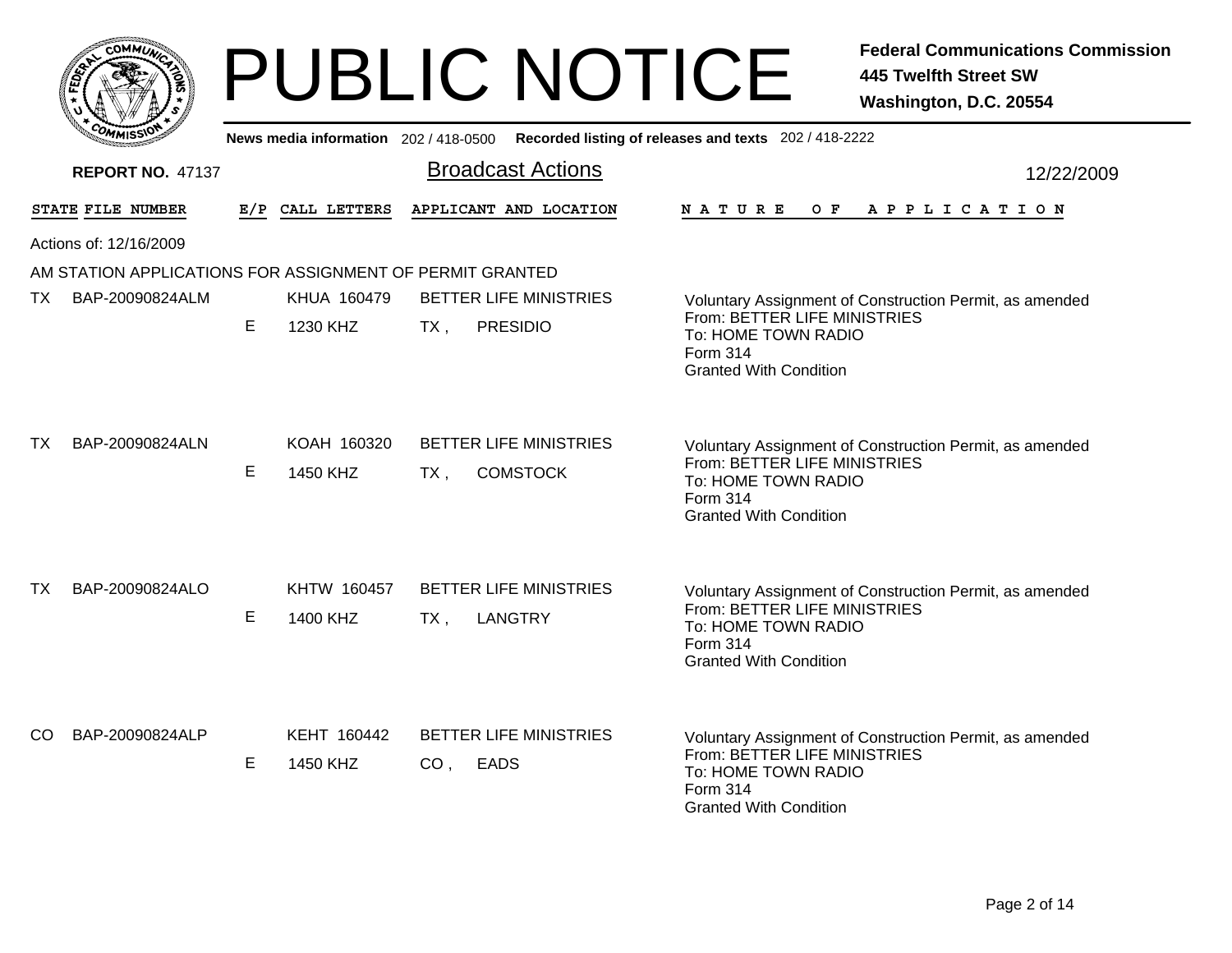|    | <b>CO</b>           | <b>MMUNA</b> |
|----|---------------------|--------------|
| ສັ |                     | ¢,<br>٠<br>忝 |
|    |                     |              |
|    | COM<br>MISS<br>muce |              |

# PUBLIC NOTICE **Federal Communications Commission 445 Twelfth Street SW Washington, D.C. 20554**

**News media information** 202 / 418-0500**Recorded listing of releases and texts** 202 / 418-2222

| <b>REPORT NO. 47137</b> |                        |                   |     |                  | <b>Broadcast Actions</b>                                  |                                                                                                         | 12/22/2009 |  |  |
|-------------------------|------------------------|-------------------|-----|------------------|-----------------------------------------------------------|---------------------------------------------------------------------------------------------------------|------------|--|--|
|                         | STATE FILE NUMBER      |                   | E/P | CALL LETTERS     | APPLICANT AND LOCATION                                    | <b>NATURE</b><br>O F<br>APPLICATION                                                                     |            |  |  |
|                         | Actions of: 12/16/2009 |                   |     |                  |                                                           |                                                                                                         |            |  |  |
|                         |                        |                   |     |                  | AM STATION APPLICATIONS FOR ASSIGNMENT OF PERMIT GRANTED  |                                                                                                         |            |  |  |
| UT                      |                        | BAP-20090824ALQ   |     | KYHR 160318      | BETTER LIFE MINISTRIES                                    | Voluntary Assignment of Construction Permit, as amended                                                 |            |  |  |
|                         |                        |                   | Е   | 1490 KHZ         | <b>RICHFIELD</b><br>UT,                                   | From: BETTER LIFE MINISTRIES<br>To: HOME TOWN RADIO<br>Form 314<br><b>Granted With Condition</b>        |            |  |  |
|                         |                        |                   |     |                  | FM STATION APPLICATIONS FOR ASSIGNMENT OF LICENSE GRANTED |                                                                                                         |            |  |  |
| NY.                     |                        | BALH-20091030ACU  |     | WLGZ-FM<br>34818 | KIMTRON, INC.                                             | Voluntary Assignment of License, as amended                                                             |            |  |  |
|                         |                        |                   | E   | 102.7 MHZ        | <b>WEBSTER</b><br>NY.                                     | From: KIMTRON, INC.<br>To: DJRA BROADCASTING, LLC<br>Form 314                                           |            |  |  |
|                         |                        |                   |     |                  | FM STATION APPLICATIONS FOR ASSIGNMENT OF PERMIT GRANTED  |                                                                                                         |            |  |  |
| CO.                     |                        | BAPED-20090824ALR |     | NEW 176806       | <b>BETTER LIFE MINISTRIES</b>                             | Voluntary Assignment of Construction Permit, as amended                                                 |            |  |  |
|                         |                        |                   | Е   | 88.1 MHZ         | <b>WRAY</b><br>CO,                                        | From: BETTER LIFE MINISTRIES<br>To: HOME TOWN RADIO<br><b>Form 314</b><br><b>Granted With Condition</b> |            |  |  |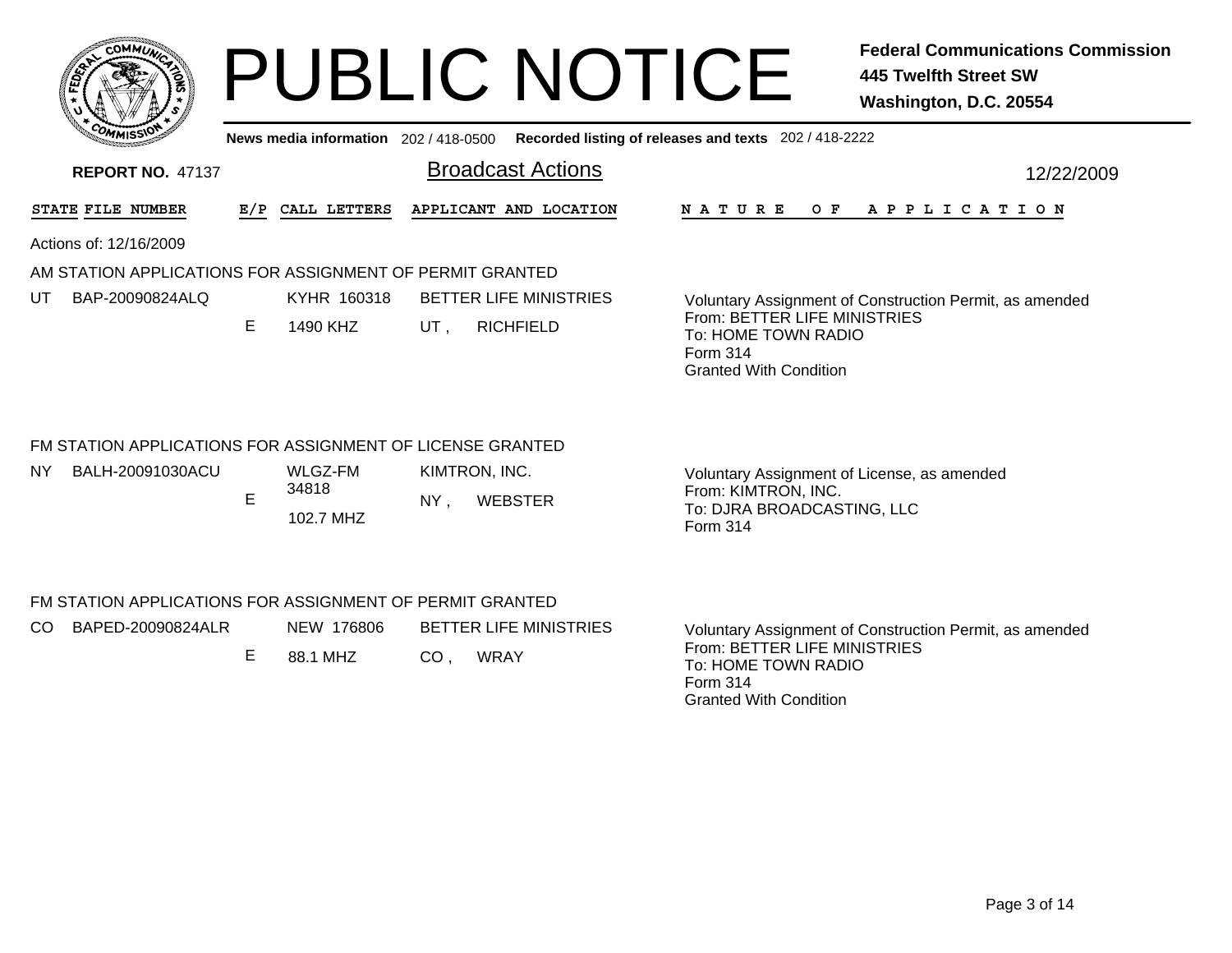| <b>COMMUNI</b>          |  |
|-------------------------|--|
| ্র<br>FED <sub>EY</sub> |  |
| ÷                       |  |
| COMMISS                 |  |
| mua                     |  |

AL

UT

### PUBLIC NOTICE **Federal Communications Commission 445 Twelfth Street SW Washington, D.C. 20554**

12/22/2009

Broadcast Actions**News media information** 202 / 418-0500 **Recorded listing of releases and texts** 202 / 418-2222 **REPORT NO.** 47137STATE FILE NUMBER **FILE NUMBER E/P CALL LETTERS APPLICANT AND LOCATION N A T U R E O F A P P L I C A T I O N** Actions of: 12/16/2009FM TRANSLATOR APPLICATIONS FOR ASSIGNMENT OF LICENSE GRANTEDE WV, KEYSER 107.9 MHZEVoluntary Assignment of License From: BEACONNET L.L.C.To: SANTMYIRE BROADCASTING INC.Form 345W300BU BEACONNET L.L.C. 147836WV BALFT-20090930ABRActions of: 12/17/2009FM TRANSLATOR APPLICATIONS FOR LICENSE TO COVER DISMISSED, ENTERPRISE 95.3 MHZE $AL.$ W240CJ RADIO ASSIST MINISTRY, INC. License to cover.150999 BLFT-20091208ACEE 97.7 MHZ UT , LAKETOWN License to cover.Dismissed as moot. No letter sent BLFT-20091208ACL K249EF 144783 SUN VALLEY RADIO, INC. DIGITAL CLASS A TV APPLICATIONS FOR DIGITAL FLASH CUT GRANTED, BEND CHAN-39EE OR KFXO-LDNPG OF OREGON, INC. Minor change of callsign KFXO-LP. 35464OR BDFCDTA-20091209ACQPage 4 of 14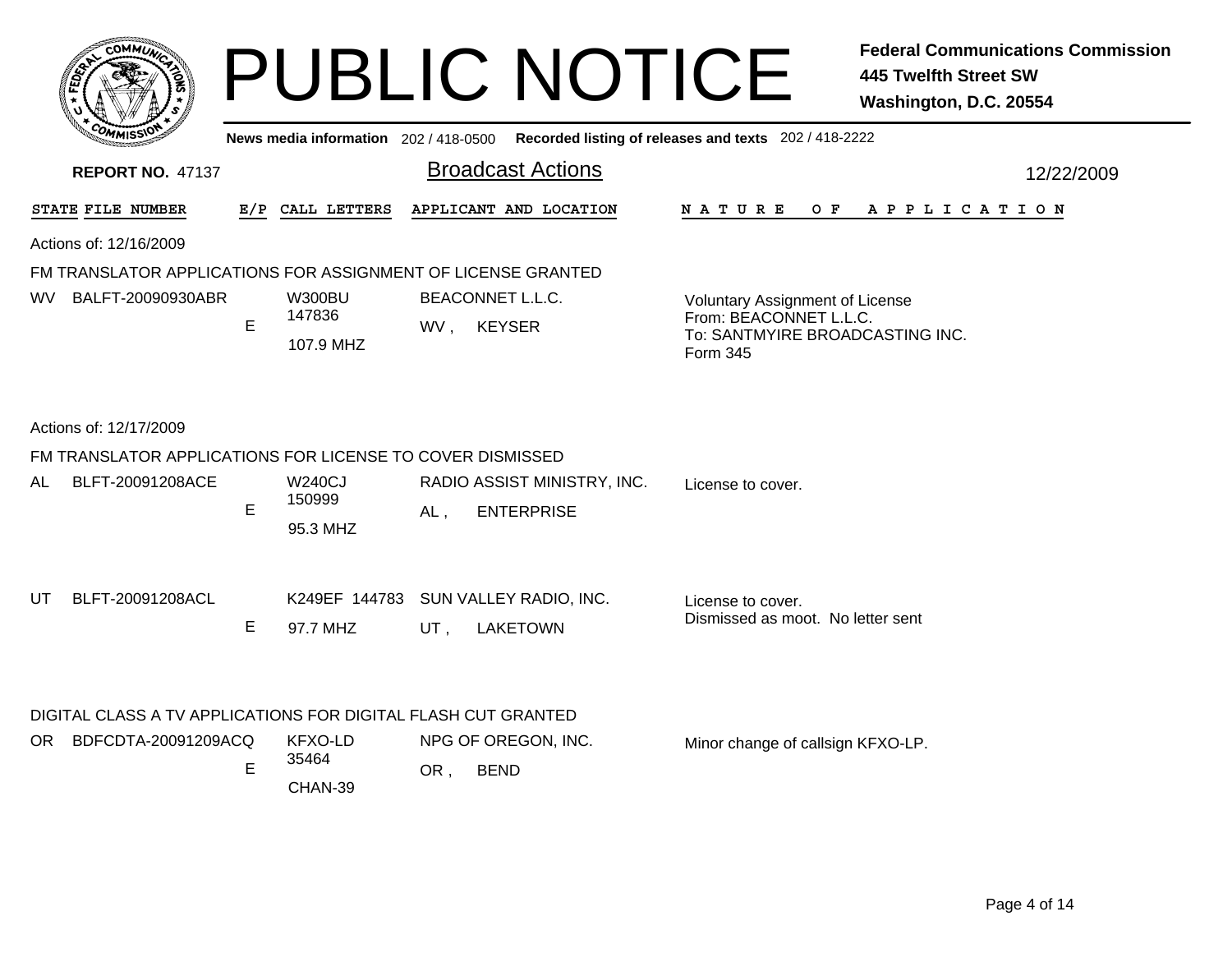| COMMUT                         |    |                        | <b>PUBLIC NOTICE</b>                                                                                               | <b>Federal Communications Commission</b><br><b>445 Twelfth Street SW</b><br>Washington, D.C. 20554                                                                                                                                                                                                                                                                          |
|--------------------------------|----|------------------------|--------------------------------------------------------------------------------------------------------------------|-----------------------------------------------------------------------------------------------------------------------------------------------------------------------------------------------------------------------------------------------------------------------------------------------------------------------------------------------------------------------------|
|                                |    |                        | News media information 202 / 418-0500 Recorded listing of releases and texts 202 / 418-2222                        |                                                                                                                                                                                                                                                                                                                                                                             |
| <b>REPORT NO. 47137</b>        |    |                        | <b>Broadcast Actions</b>                                                                                           | 12/22/2009                                                                                                                                                                                                                                                                                                                                                                  |
| STATE FILE NUMBER              |    | E/P CALL LETTERS       | APPLICANT AND LOCATION                                                                                             | N A T U R E<br>OF APPLICATION                                                                                                                                                                                                                                                                                                                                               |
| Actions of: 12/17/2009         |    |                        |                                                                                                                    |                                                                                                                                                                                                                                                                                                                                                                             |
| BNPED-20071018ARH<br>NV        | E. | NEW 175453<br>90.1 MHZ | FM STATION APPLICATIONS FOR ORIGINAL CONSTRUCTION PERMIT GRANTED<br><b>HILLTOP CHURCH</b><br>NV,<br><b>PAHRUMP</b> | CP New Station.                                                                                                                                                                                                                                                                                                                                                             |
| WV.<br>BNPED-20071019ADN       | E  | NEW 173309<br>88.5 MHZ | <b>WEST VIRGINIA EDUCATIONAL</b><br><b>BROADCASTING AUTHORITY</b><br>WV,<br><b>BLUEFIELD</b>                       | CP New Station.<br>Engineering Amendment filed 12/14/2007<br>Petition for Reconsideration Filed 09/10/2008 by West Virginia<br><b>Educational Broadcasting Authority</b><br>Engineering Amendment filed 09/10/2008<br>Engineering Amendment filed 10/03/2008<br>Petition for Reconsideration granted 10/3/2008 and application reinstated<br>nunc pro tunc. No letter sent. |
| <b>NH</b><br>BNPED-20071019AHG | Е  | NEW 175362<br>90.5 MHZ | <b>HORIZON CHRISTIAN</b><br><b>FELLOWSHIP</b><br><b>DERRY</b><br>$NH$ ,                                            | CP New Station.                                                                                                                                                                                                                                                                                                                                                             |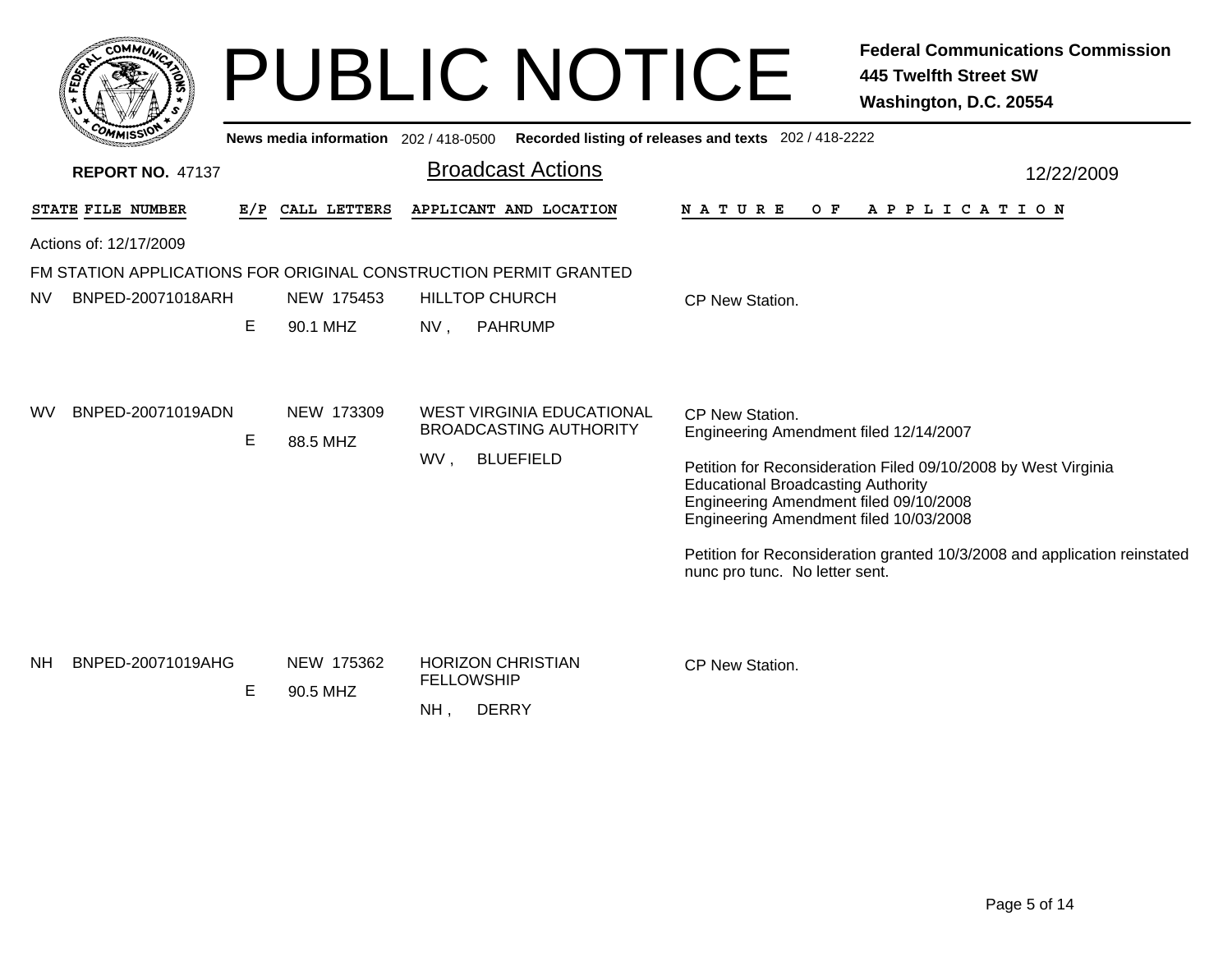|           |                                             |     |                                       | <b>PUBLIC NOTICE</b>                                                             | <b>Federal Communications Commission</b><br>445 Twelfth Street SW<br>Washington, D.C. 20554                                                                                                                                                                                                                  |
|-----------|---------------------------------------------|-----|---------------------------------------|----------------------------------------------------------------------------------|--------------------------------------------------------------------------------------------------------------------------------------------------------------------------------------------------------------------------------------------------------------------------------------------------------------|
|           | <b>REPORT NO. 47137</b>                     |     | News media information 202 / 418-0500 | <b>Broadcast Actions</b>                                                         | Recorded listing of releases and texts 202 / 418-2222<br>12/22/2009                                                                                                                                                                                                                                          |
|           | STATE FILE NUMBER<br>Actions of: 12/17/2009 | E/P | CALL LETTERS                          | APPLICANT AND LOCATION                                                           | N A T U R E<br>O F<br>A P P L I C A T I O N                                                                                                                                                                                                                                                                  |
|           |                                             |     |                                       | FM STATION APPLICATIONS FOR ORIGINAL CONSTRUCTION PERMIT GRANTED                 |                                                                                                                                                                                                                                                                                                              |
| WI        | BNPED-20071019AHO                           | E   | NEW 176342<br>90.9 MHZ                | <b>BLOOMINGTON NORMAL</b><br><b>BROADCASTING CORPORATION</b><br>SHEBOYGAN<br>WI, | CP New Station.<br>Dismissed by letter 10/31/2008<br>(47 CFR Section 73.510(a) violation)<br>Engineering Amendment filed 11/25/2008<br>Petition for Reconsideration filed 11/25/2008<br>Petition for Reconsideration granted 12/2/2008<br>Application reinstated nunc pro tunc 12/2/2008<br>(no letter sent) |
| <b>NH</b> | BNPED-20071019ALA                           | E   | NEW 173546<br>91.9 MHZ                | NEW HAMPSHIRE PUBLIC RADIO.<br><b>INCORPORATED</b><br><b>LITTLETON</b><br>NH.    | CP New Station.<br>Engineering Amendment filed 12/03/2007                                                                                                                                                                                                                                                    |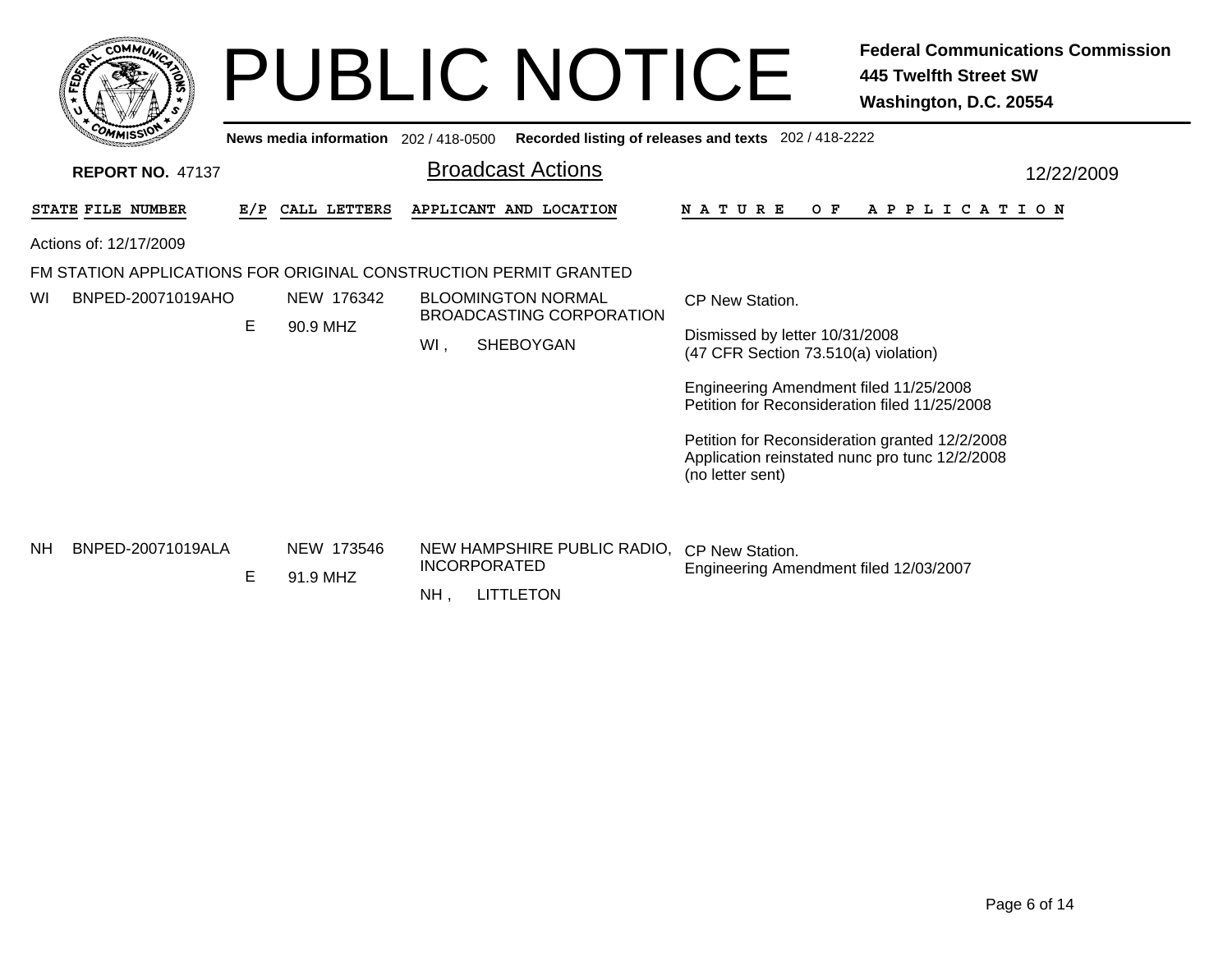|    | <b>COMMUT</b>           |     |                                     | <b>PUBLIC NOTICE</b>                                               | <b>Federal Communications Commission</b><br><b>445 Twelfth Street SW</b><br>Washington, D.C. 20554                                                                     |  |  |  |  |  |
|----|-------------------------|-----|-------------------------------------|--------------------------------------------------------------------|------------------------------------------------------------------------------------------------------------------------------------------------------------------------|--|--|--|--|--|
|    |                         |     | News media information 202/418-0500 |                                                                    | Recorded listing of releases and texts 202 / 418-2222                                                                                                                  |  |  |  |  |  |
|    | <b>REPORT NO. 47137</b> |     |                                     | <b>Broadcast Actions</b>                                           | 12/22/2009                                                                                                                                                             |  |  |  |  |  |
|    | STATE FILE NUMBER       | E/P | CALL LETTERS                        | APPLICANT AND LOCATION                                             | N A T U R E<br>O F<br>A P P L I C A T I O N                                                                                                                            |  |  |  |  |  |
|    | Actions of: 12/17/2009  |     |                                     |                                                                    |                                                                                                                                                                        |  |  |  |  |  |
|    |                         |     |                                     | FM STATION APPLICATIONS FOR ORIGINAL CONSTRUCTION PERMIT GRANTED   |                                                                                                                                                                        |  |  |  |  |  |
| AL | BNPED-20071019ALK       | E   | NEW 173740<br>89.3 MHZ              | <b>B. JORDAN COMMUNICATIONS</b><br><b>CORPORATION</b>              | CP New Station.<br>Engineering Amendment filed 02/19/2008                                                                                                              |  |  |  |  |  |
|    |                         |     |                                     | <b>ANDALUSIA</b><br>AL.                                            | Petition for Reconsideration Filed 06/17/2008 by B. Jordan<br>Communications Corp.<br>Engineering Amendment filed 06/12/2008<br>Engineering Amendment filed 09/24/2008 |  |  |  |  |  |
|    |                         |     |                                     |                                                                    | Petition for Reconsideration granted 10/06/2008<br>Application reinstated nunc pro tunc 10/06/2008<br>(no letter sent)                                                 |  |  |  |  |  |
| MI | BNPED-20071019AQM       |     | NEW 173328                          | CHRISTIANRADIOBROADCASTINC CP New Station.<br>INC.                 |                                                                                                                                                                        |  |  |  |  |  |
|    |                         | E   | 91.3 MHZ                            | $MI$ ,<br><b>MANISTIQUE</b>                                        | Petitions to deny must be on file no later than 30 days from the date of<br>this public notice accepting the application for filing.                                   |  |  |  |  |  |
| мт | BNPED-20071019AUF       | Е   | NEW 176603<br>88.7 MHZ              | BITTERROOT VALLEY CALVARY<br><b>CHAPEL</b><br><b>VICTOR</b><br>MT, | CP New Station.                                                                                                                                                        |  |  |  |  |  |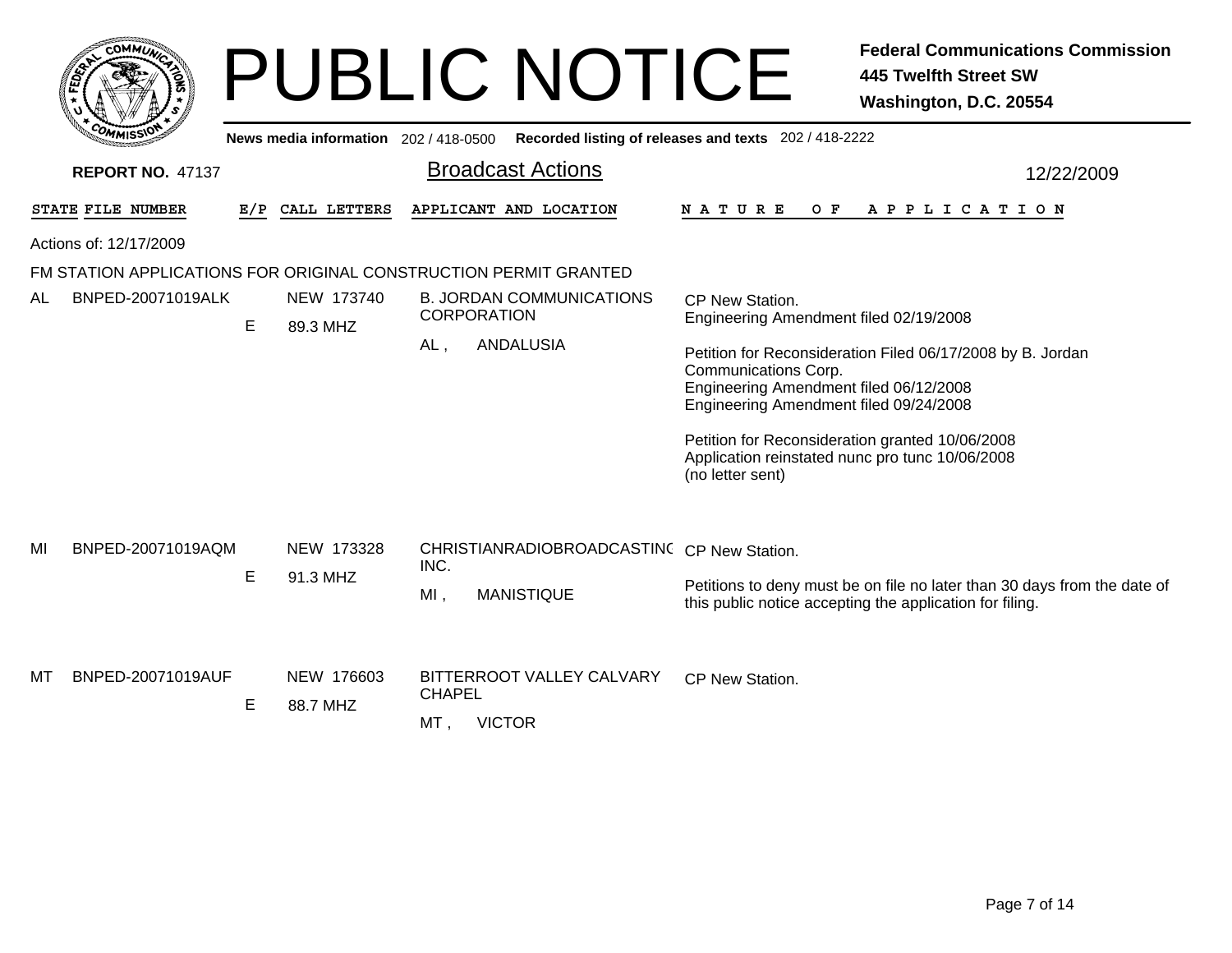|           | <b>COMMUT</b>           |     |                                       | <b>PUBLIC NOTICE</b>                                             | <b>Federal Communications Commission</b><br><b>445 Twelfth Street SW</b><br>Washington, D.C. 20554 |
|-----------|-------------------------|-----|---------------------------------------|------------------------------------------------------------------|----------------------------------------------------------------------------------------------------|
|           |                         |     | News media information 202 / 418-0500 |                                                                  | Recorded listing of releases and texts 202 / 418-2222                                              |
|           | <b>REPORT NO. 47137</b> |     |                                       | <b>Broadcast Actions</b>                                         | 12/22/2009                                                                                         |
|           | STATE FILE NUMBER       | E/P | CALL LETTERS                          | APPLICANT AND LOCATION                                           | N A T U R E<br>O F<br>A P P L I C A T I O N                                                        |
|           | Actions of: 12/17/2009  |     |                                       |                                                                  |                                                                                                    |
|           |                         |     |                                       | FM STATION APPLICATIONS FOR ORIGINAL CONSTRUCTION PERMIT GRANTED |                                                                                                    |
| <b>PA</b> | BNPED-20071019AYW       |     | NEW 175812                            | <b>DUQUESNE UNIVERSITY</b>                                       | CP New Station.                                                                                    |
|           |                         | E   | 88.5 MHZ                              | <b>MARION CENTER</b><br>PA,                                      |                                                                                                    |
| <b>MO</b> | BNPED-20071019AZZ       |     | NEW 171914                            | CATHOLIC HOUR, INC.                                              | CP New Station.                                                                                    |
|           |                         | E   | 88.3 MHZ                              | <b>RAVENWOOD</b><br>MO ,                                         |                                                                                                    |
| KS        | BNPED-20071019BAW       |     | NEW 171911                            | CATHOLIC HOUR, INC.                                              | CP New Station.                                                                                    |
|           |                         | E   | 88.7 MHZ                              | <b>EUREKA</b><br>KS,                                             | Engineering Amendment filed 11/28/2008                                                             |
|           |                         |     |                                       |                                                                  | Engineering Amendment filed 12/01/2009                                                             |
| LA        | BNPH-20091016ACD        | E   | NEW 183303<br>92.3 MHZ                | <b>BALDRIDGE-DUMAS</b><br>COMMUNICATIONS, INC.                   | CP New Station.<br>Engineering Amendment filed 11/04/2009                                          |
|           |                         |     |                                       | <b>FLORIEN</b><br>LA,                                            | Auction 79 Application                                                                             |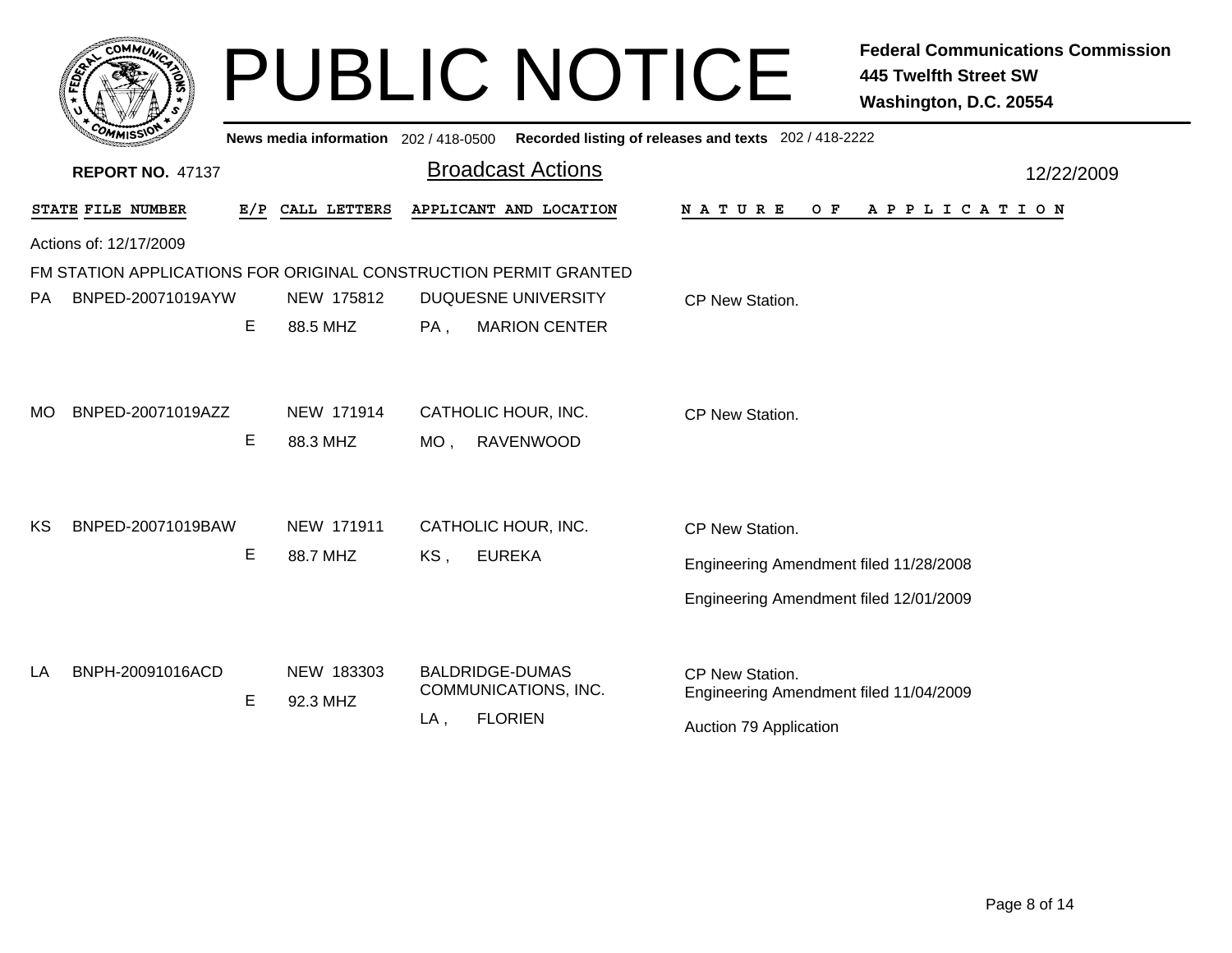| <b>COMMUN</b>                                                                                     |     |                               |        | <b>PUBLIC NOTICE</b>                                                                        |                                                                                  | <b>Federal Communications Commission</b><br><b>445 Twelfth Street SW</b><br>Washington, D.C. 20554 |
|---------------------------------------------------------------------------------------------------|-----|-------------------------------|--------|---------------------------------------------------------------------------------------------|----------------------------------------------------------------------------------|----------------------------------------------------------------------------------------------------|
|                                                                                                   |     |                               |        | News media information 202 / 418-0500 Recorded listing of releases and texts 202 / 418-2222 |                                                                                  |                                                                                                    |
| <b>REPORT NO. 47137</b>                                                                           |     |                               |        | <b>Broadcast Actions</b>                                                                    |                                                                                  | 12/22/2009                                                                                         |
| STATE FILE NUMBER                                                                                 | E/P | CALL LETTERS                  |        | APPLICANT AND LOCATION                                                                      | N A T U R E<br>O F                                                               | A P P L I C A T I O N                                                                              |
| Actions of: 12/17/2009                                                                            |     |                               |        |                                                                                             |                                                                                  |                                                                                                    |
| FM STATION APPLICATIONS FOR ORIGINAL CONSTRUCTION PERMIT GRANTED                                  |     |                               |        |                                                                                             |                                                                                  |                                                                                                    |
| BNPH-20091019AFC<br>NM.                                                                           |     | NEW 183361                    |        | ROYAL DIVERSIFIED<br><b>INDUSTRIES, INC.</b>                                                | CP New Station.                                                                  |                                                                                                    |
|                                                                                                   | E.  | 96.7 MHZ                      | NM,    | <b>GRANTS</b>                                                                               | Auction 79 Application<br>Engineering Amendment filed 12/14/2009                 |                                                                                                    |
| FM STATION APPLICATIONS FOR MINOR CHANGE TO A LICENSED FACILITY GRANTED<br>IN<br>BPED-20060606AGM | E   | <b>WPSR 20032</b><br>90.7 MHZ |        | EVANSVILLE-VANDERBURGH<br>SCHOOL CORP.                                                      | Minor change in licensed facilities.                                             |                                                                                                    |
|                                                                                                   |     |                               | IN,    | <b>EVANSVILLE</b>                                                                           |                                                                                  | Petition to Deny filed 7/10/2006 by General Manager                                                |
|                                                                                                   |     |                               |        |                                                                                             | Engineering Amendment filed 10/18/2006<br>Engineering Amendment filed 11/18/2009 | Petition to Deny filed 9/26/2006 (Martin L. Hensey)                                                |
|                                                                                                   |     |                               |        |                                                                                             | 12/17/2009.                                                                      | Petitions to Deny filed 7/10/2006 and 9/26/2006 dismissed by letter dated                          |
| TN<br>BPH-20090729AEG                                                                             | E   | <b>WFHG-FM</b><br>36982       |        | <b>BRISTOL BROADCASTING</b><br>COMPANY, INC.                                                | Minor change in licensed facilities.                                             |                                                                                                    |
|                                                                                                   |     | 92.9 MHZ                      | $TN$ , | <b>BLUFF CITY</b>                                                                           | Published in the Federal Register 9/8/2009.                                      |                                                                                                    |
|                                                                                                   |     |                               |        |                                                                                             | Granted 12/17/2009                                                               |                                                                                                    |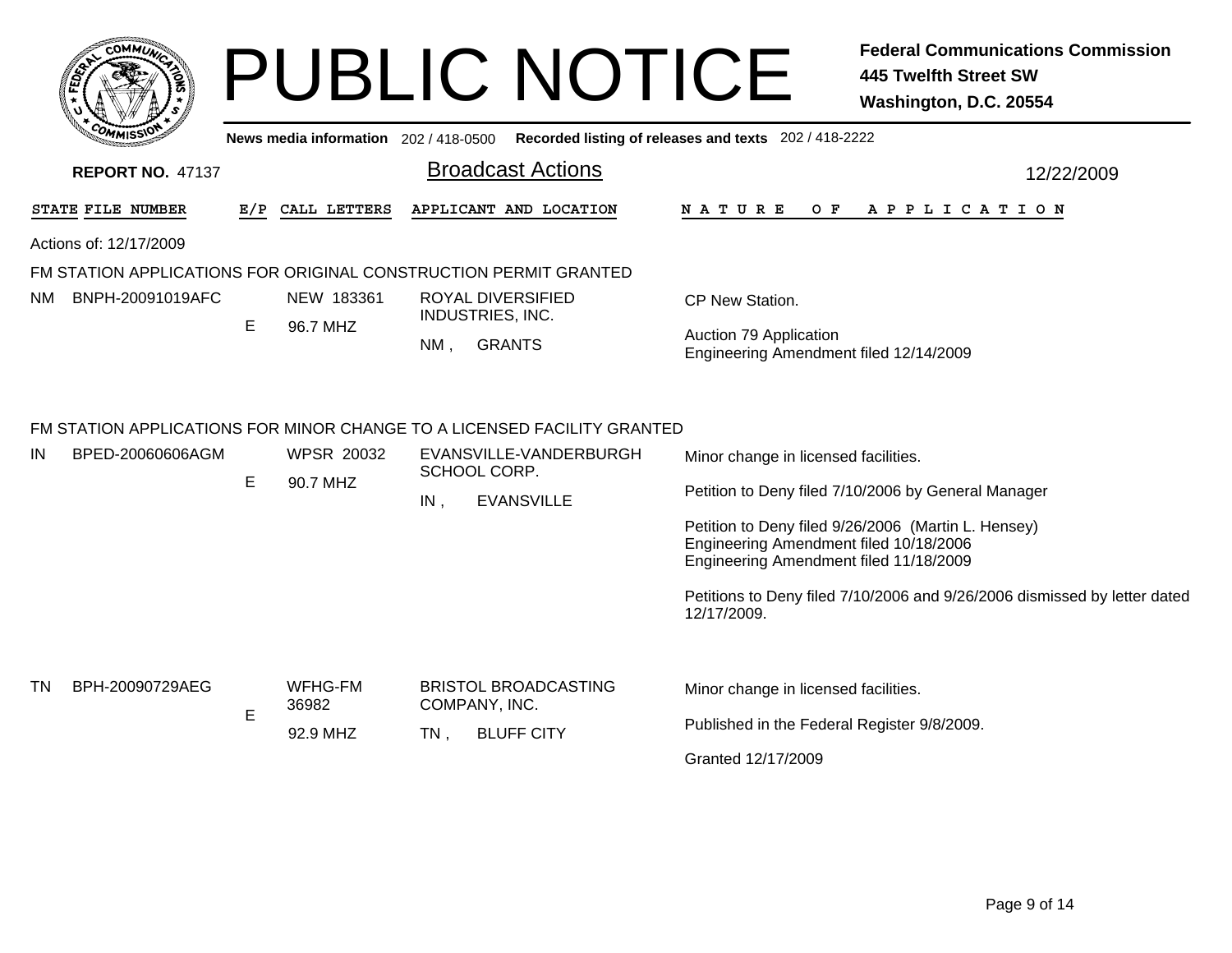|    | <b>MMUNT</b><br><b>CO</b>       |    |
|----|---------------------------------|----|
| සි |                                 | ୍ତ |
|    |                                 |    |
|    | COM<br>MISS <sup>.</sup><br>--- |    |

# PUBLIC NOTICE **Federal Communications Commission 445 Twelfth Street SW Washington, D.C. 20554**

| <b>WANISSY</b>                                                          |   |       | News media information 202/418-0500 |                                                 |                                        |                             | Recorded listing of releases and texts 202 / 418-2222 |                                                                                |                                                            |             |  |  |  |  |     |  |                                      |                       |  |  |            |  |
|-------------------------------------------------------------------------|---|-------|-------------------------------------|-------------------------------------------------|----------------------------------------|-----------------------------|-------------------------------------------------------|--------------------------------------------------------------------------------|------------------------------------------------------------|-------------|--|--|--|--|-----|--|--------------------------------------|-----------------------|--|--|------------|--|
| <b>REPORT NO. 47137</b>                                                 |   |       |                                     |                                                 |                                        | <b>Broadcast Actions</b>    |                                                       |                                                                                |                                                            |             |  |  |  |  |     |  |                                      |                       |  |  | 12/22/2009 |  |
| STATE FILE NUMBER                                                       |   |       | E/P CALL LETTERS                    |                                                 |                                        | APPLICANT AND LOCATION      |                                                       |                                                                                |                                                            | N A T U R E |  |  |  |  | O F |  |                                      | A P P L I C A T I O N |  |  |            |  |
| Actions of: 12/17/2009                                                  |   |       |                                     |                                                 |                                        |                             |                                                       |                                                                                |                                                            |             |  |  |  |  |     |  |                                      |                       |  |  |            |  |
| FM STATION APPLICATIONS FOR MINOR CHANGE TO A LICENSED FACILITY GRANTED |   |       |                                     |                                                 |                                        |                             |                                                       |                                                                                |                                                            |             |  |  |  |  |     |  |                                      |                       |  |  |            |  |
| TN<br>BPH-20090729AEI                                                   | E | 73346 | WNPC-FM                             | COMPANY, INC.                                   |                                        | <b>BRISTOL BROADCASTING</b> |                                                       | Minor change in licensed facilities.<br>Engineering Amendment filed 12/14/2009 |                                                            |             |  |  |  |  |     |  |                                      |                       |  |  |            |  |
|                                                                         |   |       | 104.7 MHZ                           | $TN$ ,                                          |                                        | <b>WHITE PINE</b>           |                                                       |                                                                                |                                                            |             |  |  |  |  |     |  |                                      |                       |  |  |            |  |
| ΚY<br>BPH-20090731AAN                                                   | Е |       | <b>WJMD 26496</b><br>104.7 MHZ      |                                                 | HAZARD BROADCASTING<br><b>SERVICES</b> |                             |                                                       |                                                                                | Minor change in licensed facilities.<br>Granted 12/17/2009 |             |  |  |  |  |     |  |                                      |                       |  |  |            |  |
|                                                                         |   |       |                                     | KY,                                             |                                        | <b>HAZARD</b>               |                                                       |                                                                                |                                                            |             |  |  |  |  |     |  |                                      |                       |  |  |            |  |
| OH<br>BPED-20091027ABJ                                                  |   |       | <b>WBCJ 64660</b>                   |                                                 |                                        | <b>TAYLOR UNIVERSITY</b>    |                                                       |                                                                                |                                                            |             |  |  |  |  |     |  | Minor change in licensed facilities. |                       |  |  |            |  |
|                                                                         |   | Е     | 88.1 MHZ                            | <b>BROADCASTING, INC</b><br>SPENCERVILLE<br>OH. |                                        |                             |                                                       | Granted 12/17/2009                                                             |                                                            |             |  |  |  |  |     |  |                                      |                       |  |  |            |  |
|                                                                         |   |       |                                     |                                                 |                                        |                             |                                                       |                                                                                |                                                            |             |  |  |  |  |     |  |                                      |                       |  |  |            |  |
|                                                                         |   |       |                                     |                                                 |                                        |                             |                                                       |                                                                                |                                                            |             |  |  |  |  |     |  |                                      |                       |  |  |            |  |

### FM AUXILIARY TRANSMITTING ANTENNA APPLICATIONS FOR MODIFICATION OF AUXILIARY PERMIT GRANTED

| <b>NY</b> | BMXPH-20091210AAB |  | WOLF-FM<br>22134<br>105.1 MHZ | FOXFUR COMMUNICATIONS, LLC Mod of CP |  |  |
|-----------|-------------------|--|-------------------------------|--------------------------------------|--|--|
|           |                   |  |                               | NΥ<br>DERUYTER                       |  |  |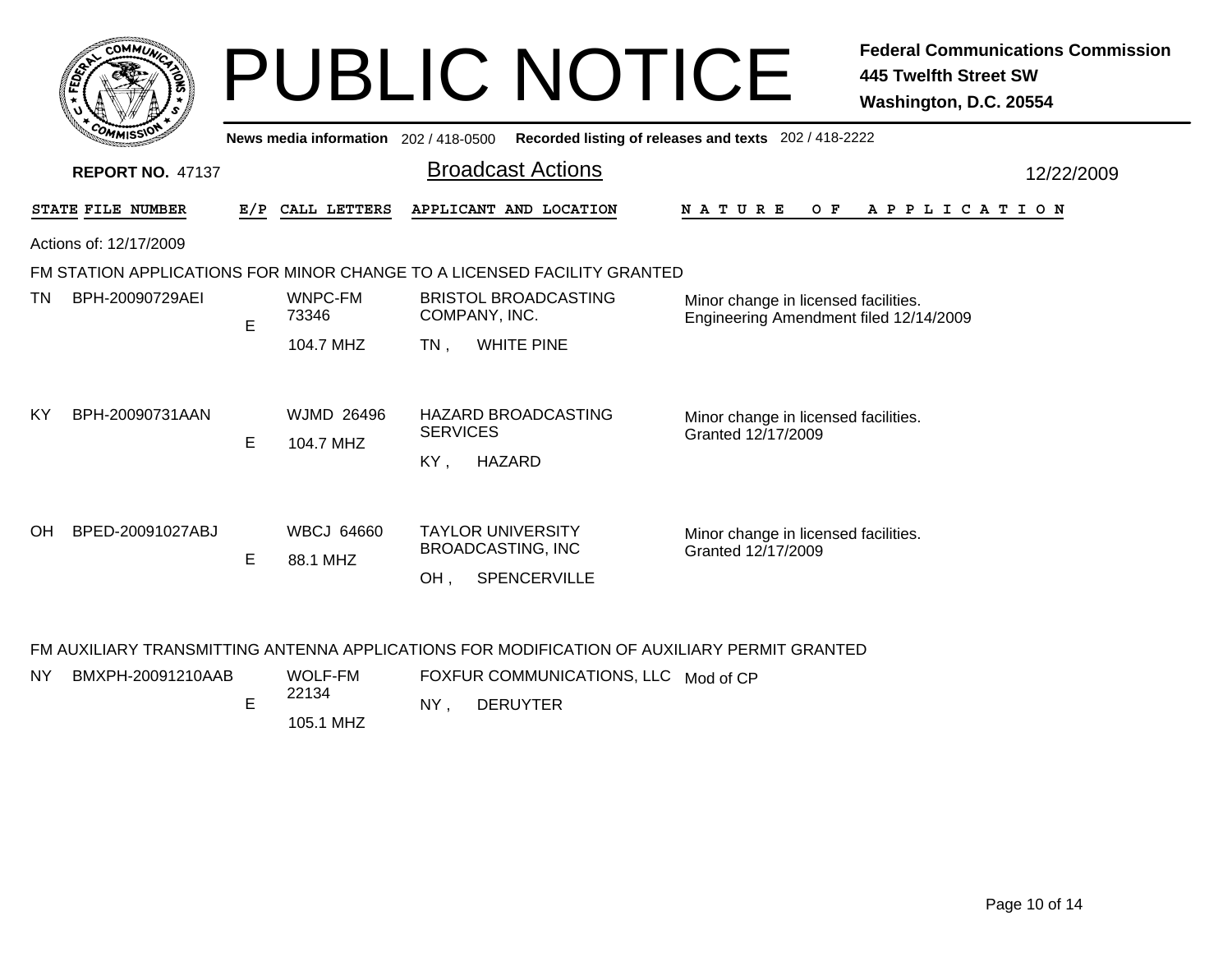|     |                                                         |             |                                       | <b>PUBLIC NOTICE</b>                                                       |                                                       | <b>Federal Communications Commission</b><br><b>445 Twelfth Street SW</b><br>Washington, D.C. 20554 |
|-----|---------------------------------------------------------|-------------|---------------------------------------|----------------------------------------------------------------------------|-------------------------------------------------------|----------------------------------------------------------------------------------------------------|
|     |                                                         |             | News media information 202 / 418-0500 |                                                                            | Recorded listing of releases and texts 202 / 418-2222 |                                                                                                    |
|     | <b>REPORT NO. 47137</b>                                 |             |                                       | <b>Broadcast Actions</b>                                                   |                                                       | 12/22/2009                                                                                         |
|     | STATE FILE NUMBER                                       |             | E/P CALL LETTERS                      | APPLICANT AND LOCATION                                                     | O F<br>N A T U R E                                    | A P P L I C A T I O N                                                                              |
|     | Actions of: 12/17/2009                                  |             |                                       |                                                                            |                                                       |                                                                                                    |
|     | FM TRANSLATOR APPLICATIONS FOR LICENSE TO COVER GRANTED |             |                                       |                                                                            |                                                       |                                                                                                    |
| TN. | BLFT-20091207ADV                                        | E           | W228CB<br>140683<br>93.5 MHZ          | <b>G &amp; L AIRCASTERS, INC.</b><br><b>HARTSVILLE</b><br>TN.              | License to cover.                                     |                                                                                                    |
| PA  | BLFT-20091208ACQ                                        | E           | <b>W287BS</b><br>157515<br>105.3 MHZ  | <b>KEVIN M. FITZGERALD</b><br>PA,<br><b>PALMERTON</b>                      | License to cover.                                     |                                                                                                    |
| ΚY  | BLFT-20091209ABG                                        | E           | <b>W275BN</b><br>141969<br>102.9 MHZ  | <b>B C BROADCASTING COMPANY,</b><br>INC.<br>KY,<br><b>BLACKEY</b>          | License to cover.                                     |                                                                                                    |
| ΝY  | BLFT-20091209ABW                                        | E           | W284BZ<br>142713<br>104.7 MHZ         | NORTHEAST GOSPEL<br>BROADCASTING, INC.<br><b>AMSTERDAM</b><br>NY,          | License to cover.                                     |                                                                                                    |
| NM. | BLFT-20091209ACL                                        | $\mathsf E$ | <b>K278BN</b><br>144772<br>103.5 MHZ  | <b>PROCLAIMING CHRIST'S LOVE</b><br>MINISTRIES, INC.<br><b>CUBA</b><br>NM, | License to cover.                                     |                                                                                                    |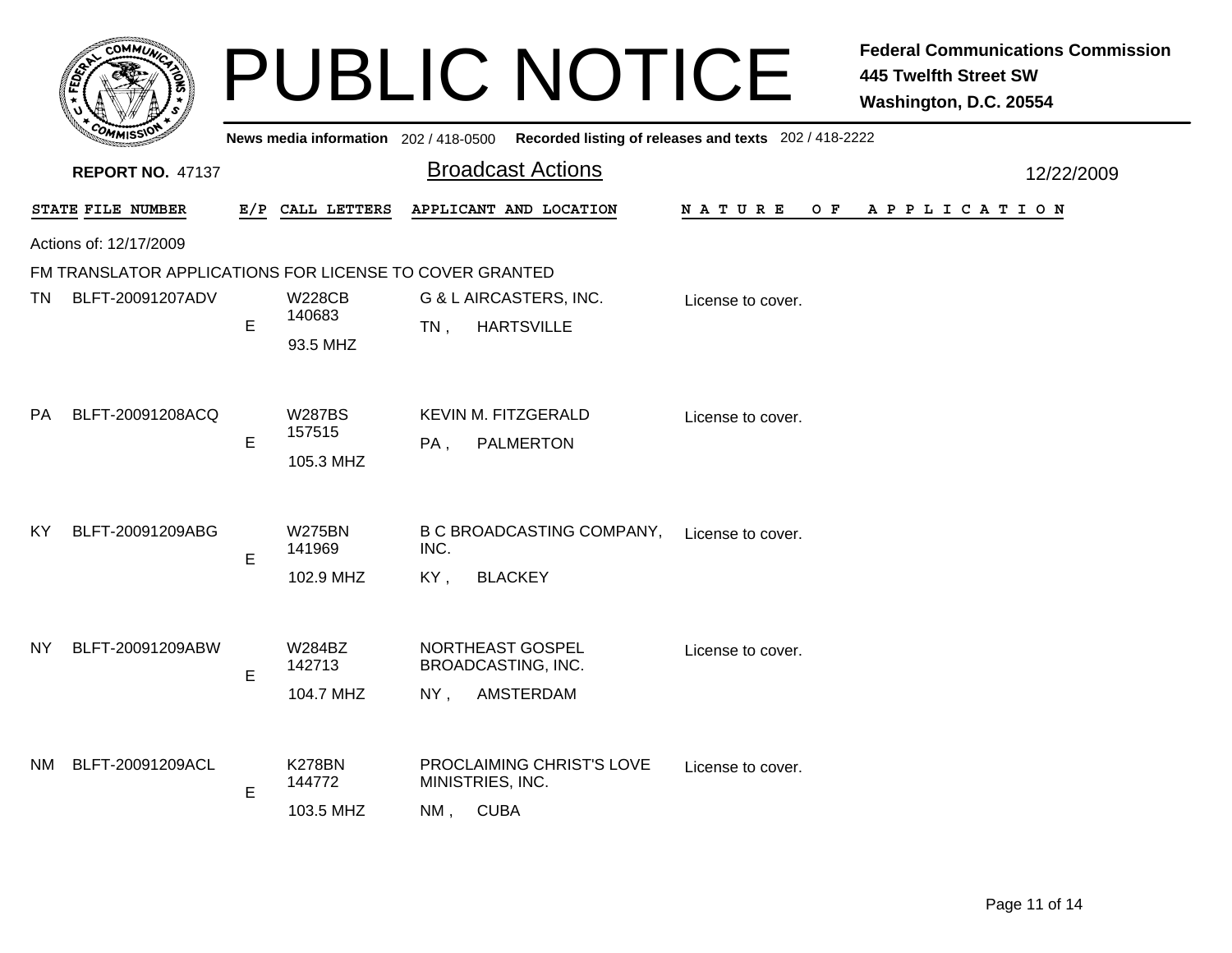|                                                                               | <b>COMMI</b>                                            |   | News media information 202/418-0500 |        | <b>PUBLIC NOTICE</b>                   | Recorded listing of releases and texts 202 / 418-2222 | <b>Federal Communications Commission</b><br><b>445 Twelfth Street SW</b><br>Washington, D.C. 20554 |
|-------------------------------------------------------------------------------|---------------------------------------------------------|---|-------------------------------------|--------|----------------------------------------|-------------------------------------------------------|----------------------------------------------------------------------------------------------------|
|                                                                               | <b>REPORT NO. 47137</b>                                 |   |                                     |        | <b>Broadcast Actions</b>               |                                                       | 12/22/2009                                                                                         |
|                                                                               | STATE FILE NUMBER                                       |   | E/P CALL LETTERS                    |        | APPLICANT AND LOCATION                 |                                                       | NATURE OF APPLICATION                                                                              |
|                                                                               | Actions of: 12/17/2009                                  |   |                                     |        |                                        |                                                       |                                                                                                    |
|                                                                               | FM TRANSLATOR APPLICATIONS FOR LICENSE TO COVER GRANTED |   |                                     |        |                                        |                                                       |                                                                                                    |
| UT                                                                            | BLFT-20091214AGJ                                        |   |                                     |        | K249EF 144783 SUN VALLEY RADIO, INC.   | License to cover.                                     |                                                                                                    |
|                                                                               |                                                         | E | 97.7 MHZ                            | UT,    | <b>LAKETOWN</b>                        |                                                       |                                                                                                    |
| AL                                                                            | BLFT-20091215AEO                                        |   | W240CJ                              |        | RADIO ASSIST MINISTRY, INC.            | License to cover.                                     |                                                                                                    |
|                                                                               |                                                         | E | 150999<br>95.9 MHZ                  | $AL$ , | <b>ENTERPRISE</b>                      |                                                       |                                                                                                    |
| DIGITAL TRANSLATOR OR DIGITAL LPTV APPLICATIONS FOR DIGITAL FLASH CUT GRANTED |                                                         |   |                                     |        |                                        |                                                       |                                                                                                    |
| NM.                                                                           | BDFCDTT-20091201AME                                     |   | K46BU-D<br>68703                    |        | UHF TV ASSOCIATION                     | Minor change of callsign K46BU.                       |                                                                                                    |
|                                                                               |                                                         | E | CHAN-46                             | $NM$ . | <b>TUCUMCARI</b>                       |                                                       |                                                                                                    |
| NM                                                                            | BDFCDTT-20091201AMF                                     | E | K50CX-D<br>68702<br>CHAN-50         | NM.    | UHF TV ASSOCIATION<br><b>TUCUMCARI</b> | Minor change of callsign K50CX.                       |                                                                                                    |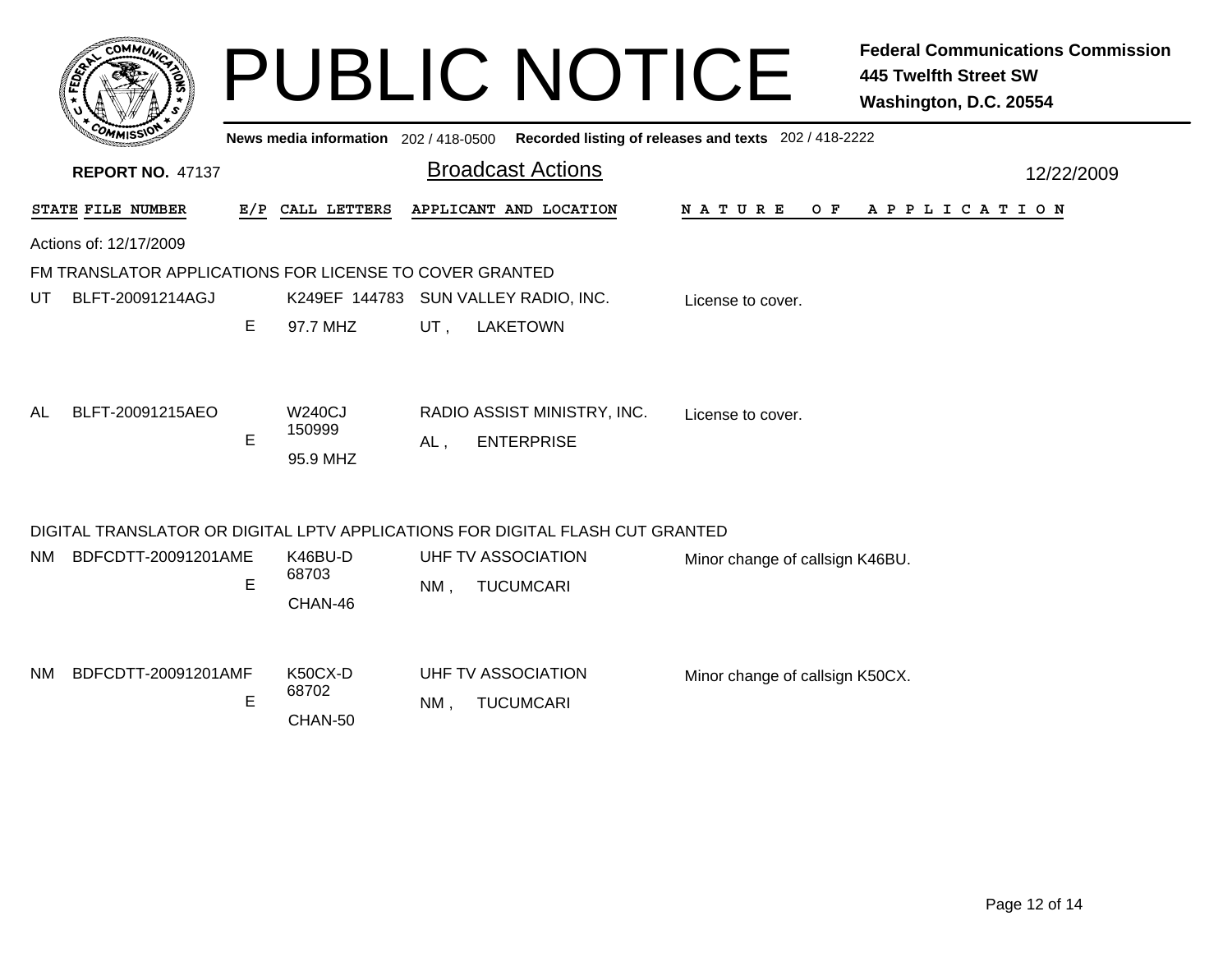|     |                         |              |                                     |                          | <b>PUBLIC NOTICE</b>                                                          |                                                       | <b>Federal Communications Commission</b><br><b>445 Twelfth Street SW</b><br>Washington, D.C. 20554 |
|-----|-------------------------|--------------|-------------------------------------|--------------------------|-------------------------------------------------------------------------------|-------------------------------------------------------|----------------------------------------------------------------------------------------------------|
|     |                         |              | News media information 202/418-0500 |                          |                                                                               | Recorded listing of releases and texts 202 / 418-2222 |                                                                                                    |
|     | <b>REPORT NO. 47137</b> |              |                                     |                          | <b>Broadcast Actions</b>                                                      |                                                       | 12/22/2009                                                                                         |
|     | STATE FILE NUMBER       | E/P          | CALL LETTERS                        |                          | APPLICANT AND LOCATION                                                        | N A T U R E<br>O F                                    | A P P L I C A T I O N                                                                              |
|     | Actions of: 12/17/2009  |              |                                     |                          |                                                                               |                                                       |                                                                                                    |
|     |                         |              |                                     |                          | DIGITAL TRANSLATOR OR DIGITAL LPTV APPLICATIONS FOR DIGITAL FLASH CUT GRANTED |                                                       |                                                                                                    |
| IL  | BDFCDTL-20091204ADY     | E            | W33AY-D<br>49183                    | IL,                      | VENTANA TELEVISION, INC.<br>SPRINGFIELD                                       | Minor change of callsign W33AY.                       |                                                                                                    |
|     |                         |              | CHAN-33                             |                          |                                                                               |                                                       |                                                                                                    |
| ΙA  | BDFCDTL-20091204ADZ     |              | K41DD-D                             | VENTANA TELEVISION, INC. |                                                                               | Minor change of callsign K41DD.                       |                                                                                                    |
|     |                         | E            | 64174<br>CHAN-41                    | $IA$ ,                   | <b>DES MOINES</b>                                                             |                                                       |                                                                                                    |
| AR  | BDFCDTL-20091204AEC     | Е<br>CHAN-21 | K21JS-D 11133                       |                          | <b>CHRISTIANS INCORPORATED</b>                                                | Minor change of callsign K23DU.                       |                                                                                                    |
|     |                         |              |                                     | <b>FOR CHRIST</b><br>AR, | <b>HARRISON</b>                                                               |                                                       |                                                                                                    |
|     |                         |              |                                     |                          |                                                                               |                                                       |                                                                                                    |
| MO. | BDFCDTL-20091204AEE     |              | K45IO-D 49176                       |                          | VENTANA TELEVISION, INC.                                                      | Minor change of callsign K45IO.                       |                                                                                                    |
|     |                         | Е            | CHAN-45                             | $MO$ ,                   | <b>KANSAS CITY</b>                                                            |                                                       |                                                                                                    |
| OR. | BDFCDTT-20091209ACR     |              | K24JE-D 50630                       |                          | NPG OF OREGON, INC.                                                           | Minor change of callsign K57CH.                       |                                                                                                    |
|     |                         | E.           | CHAN-24                             | OR,                      | <b>SUNRIVER</b>                                                               |                                                       |                                                                                                    |